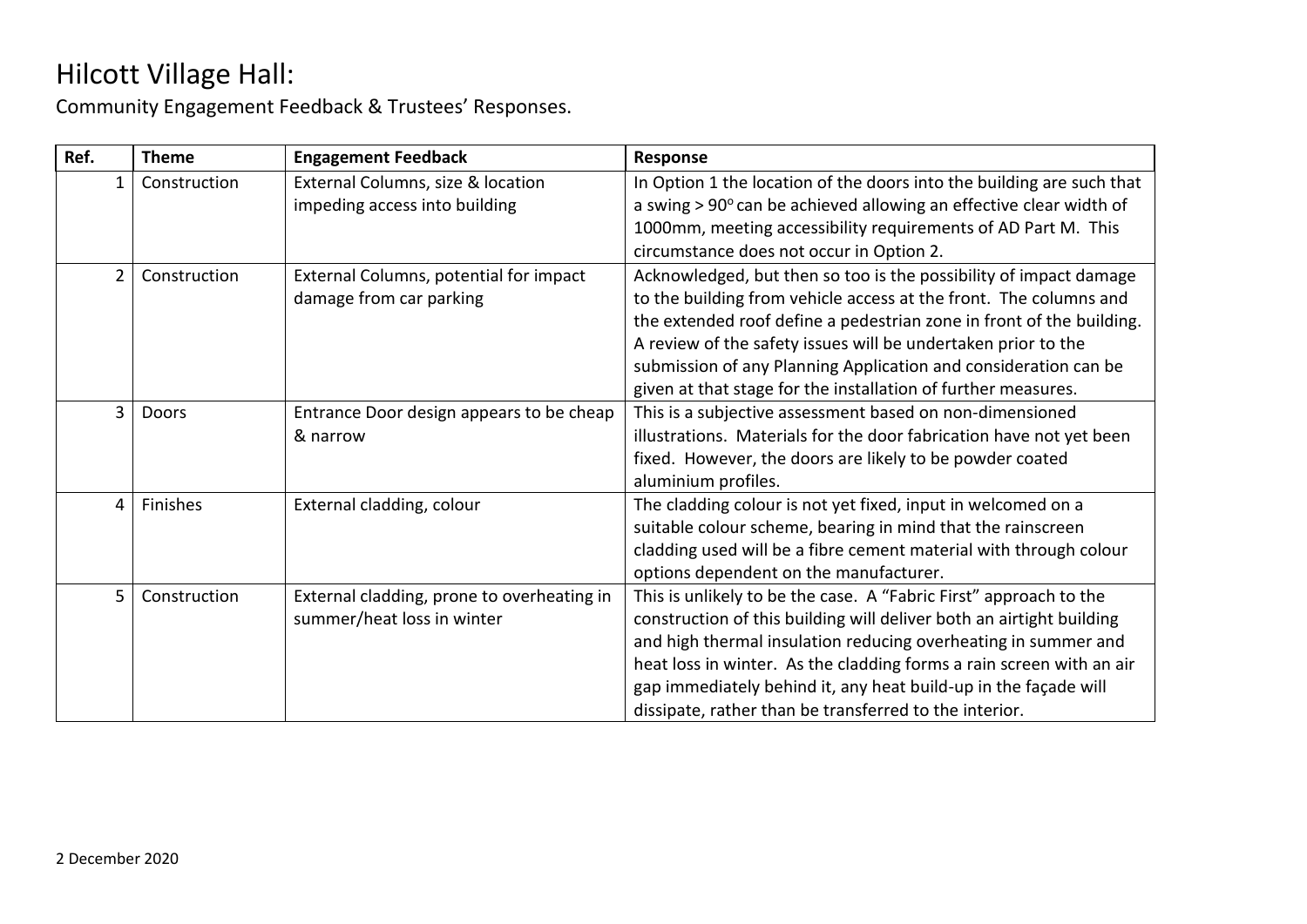| 6              | <b>Services</b> | Alternatives to non-green<br>AirCon(ditioning) ventilation                                        | Following on from the item relating to heat gain above, the<br>building will be ventilated using Mechanical Ventilation with Heat<br>Recovery (MVHR) and the system will allow for a summer "bypass"<br>venting directly to the outside. This process recovers heat<br>generated from occupation and pre-heats incoming fresh air,<br>lowering the relative humidity. The stale air is exhausted to the<br>atmosphere. It is generally regarded as the most effective method<br>to avoid unnecessary heat loss from buildings that require input<br>energy on restricted sites. |
|----------------|-----------------|---------------------------------------------------------------------------------------------------|---------------------------------------------------------------------------------------------------------------------------------------------------------------------------------------------------------------------------------------------------------------------------------------------------------------------------------------------------------------------------------------------------------------------------------------------------------------------------------------------------------------------------------------------------------------------------------|
| $\overline{7}$ | Elevation       | Installation of double doors into East<br>elevation for increased daylight/natural<br>ventilation | The option to install opening doors onto the concrete pathway to<br>the East elevation has been considered and discarded on the<br>grounds that the door swing even when using parliament hinges<br>(allowing the doors to open 180°), would obstruct pedestrian<br>passage along the pathway.                                                                                                                                                                                                                                                                                  |
| 8              | Elevation       | Increase natural light from south elevation                                                       | There is no option to install glazing on the south elevation while<br>other spaces are located in this area. The space above the<br>entrance lobby/WCs etc. will accommodate ventilation/heating<br>plant.                                                                                                                                                                                                                                                                                                                                                                      |
| 9              | Accessibility   | WC sizing                                                                                         | Currently the WCs are sized to be fully accessible under the<br>requirements of AD Part M and are 1.5m x 2.2m. There is no<br>requirement at this stage to provide Changing Places (CP) WC<br>facilities.                                                                                                                                                                                                                                                                                                                                                                       |
| 10             | Accessibility   | Baby changing facilities                                                                          | As there is currently a provision for 2No. WCs. Then both will need<br>to be fitted out with baby changing facilities to ensure that no<br>single space when in use "blocks" use by a disabled occupant. This<br>provision will require both WC spaces to increase in size to<br>maintain sufficient area for wheelchair manoeuvrability. The<br>anticipated increase in size for the fully accessible WCs would be up<br>to 2.0m x 2.5m from 1.5m x 2.2m.                                                                                                                      |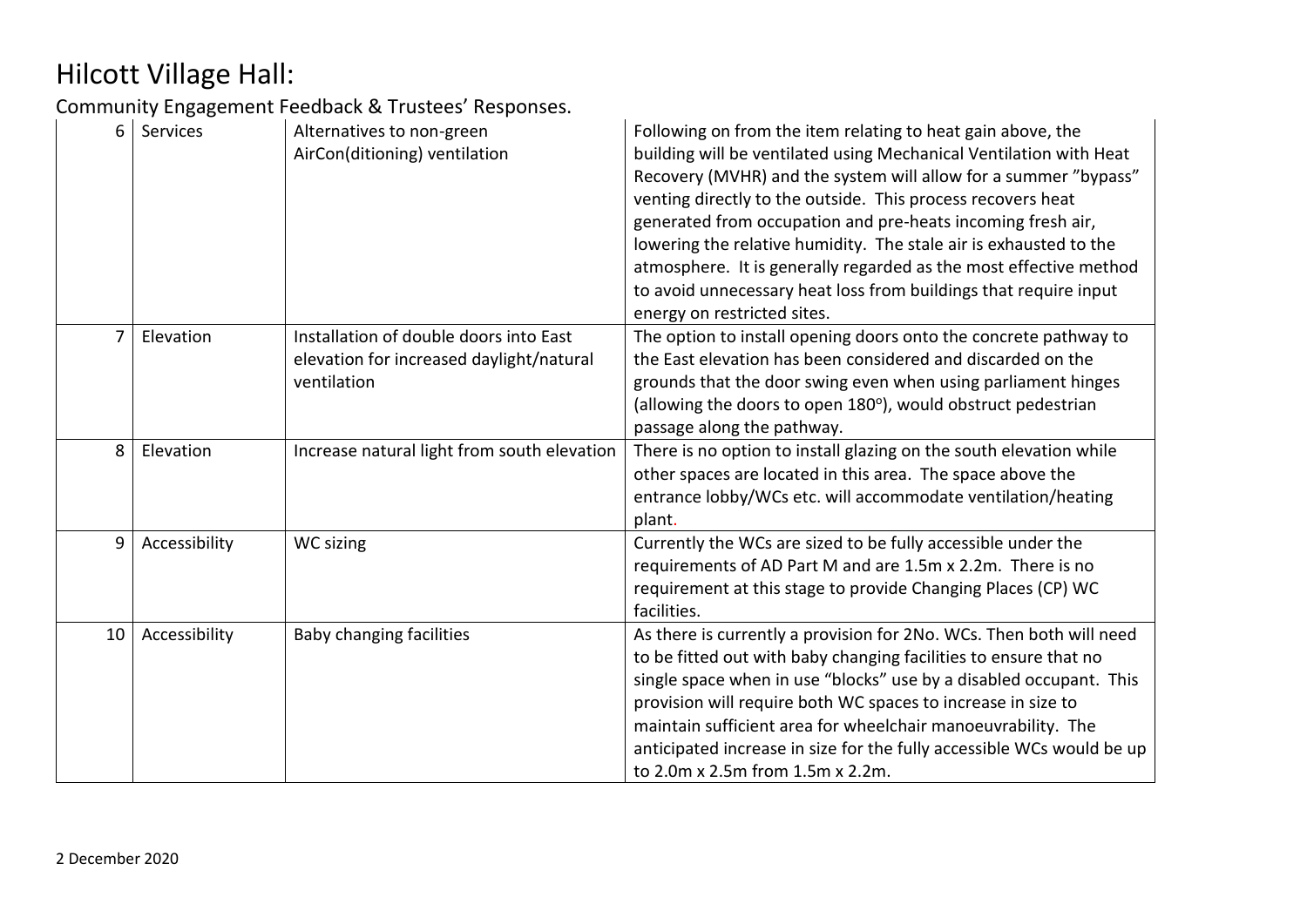| 11 | Kitchen               | Option 1 kitchen use                                   | A balance needs to be struck between the type of activity to be<br>delivered in the kitchen. It is not planned to provide full catering<br>facilities, but limit activity to re-heat and cold provision<br>(refreshments, cakes etc.). The kitchen allows for worktops at<br>600mm depth with space between of min 1.2m<br>As Option 2 has been found to be the most popular this item is no<br>longer a material issue. |
|----|-----------------------|--------------------------------------------------------|--------------------------------------------------------------------------------------------------------------------------------------------------------------------------------------------------------------------------------------------------------------------------------------------------------------------------------------------------------------------------------------------------------------------------|
| 12 | <b>Space Planning</b> | Full view into WC accommodation                        | All fully accessible WCs are required to have "free-swing" outward<br>opening doors. It is beholden on users to close doors after use.<br>The direction of swing the doors is such that unless the doors are<br>wide open views on the interiors will be limited.                                                                                                                                                        |
| 13 | <b>Space Planning</b> | Storage provision, Need to make<br>increased provision | Currently Option 1 can provide lockable storage for both furniture<br>and small items on shelving. Option 2 provides for lockable<br>furniture storage only. Please see response to comment 14 below.                                                                                                                                                                                                                    |
| 14 | <b>Space Planning</b> | Storage provision, Need to make<br>increased provision | Consideration can be given for dedicated small item storage for<br>separate building users. This is a Brief development issue arising<br>from this Engagement.                                                                                                                                                                                                                                                           |
| 15 | <b>Space Planning</b> | Alternative Kitchen layout to Option 1                 | Refer to item 13 above.                                                                                                                                                                                                                                                                                                                                                                                                  |
| 16 | <b>Space Planning</b> | Alternative plans                                      | The building is currently at the maximum width to fit on the<br>existing site and still provide maintenance access to all elevations.                                                                                                                                                                                                                                                                                    |
| 17 | <b>Space Planning</b> | Alternative plans                                      | The alternative proposals imply an overall building width of 8.4m.<br>The site width from face of stonework to Cassocks to the fence line<br>to the adjoining fields is 9.3m.                                                                                                                                                                                                                                            |
| 18 | Finishes              | Internal colour scheme:                                | The internal colour is not yet fixed. The illustrations rely on a<br>default setting. Internal finishes remain open for discussion and<br>direction by the Trustees & Management Committee.                                                                                                                                                                                                                              |
| 19 | Construction          | Internal timber columns:                               | The principle structure of the building is laminated timber beams &<br>columns (glulam) employed on a "portalised" basis. The timber<br>most often used for this is softwood, and will vary in colour<br>depending on the species used.                                                                                                                                                                                  |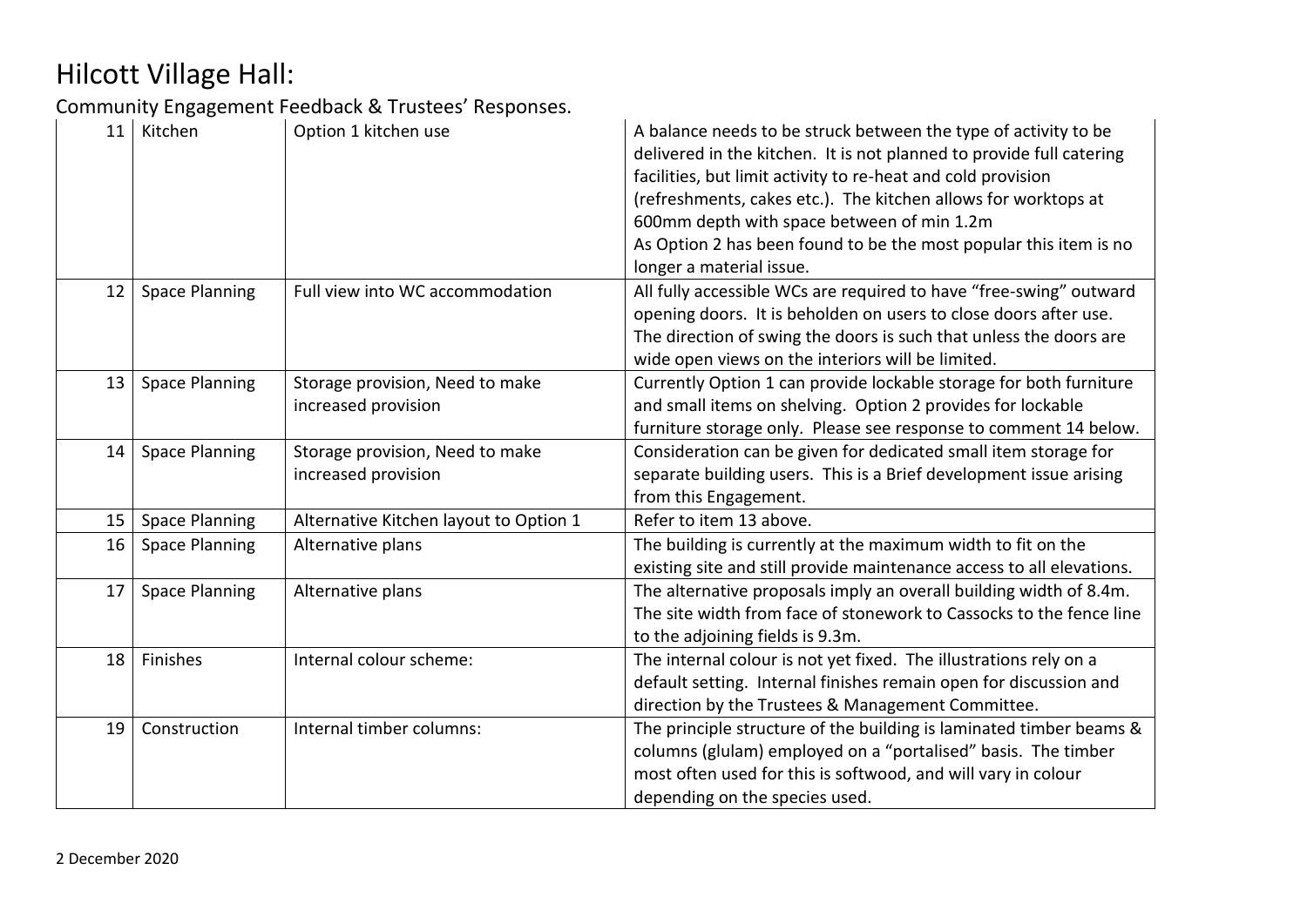| 20 | Construction          | Materials to be eco-friendly as possible                                                                                               | The Project Brief has from the outset been set to achieve this goal.<br>Primary & Secondary superstructure will be timber to reduce<br>embodied carbon. It is unlikely that suitable material can be<br>sourced within 50 miles, however any known growers & off-site<br>fabricators should make contact with the Project Team.                                                                                                                                  |
|----|-----------------------|----------------------------------------------------------------------------------------------------------------------------------------|------------------------------------------------------------------------------------------------------------------------------------------------------------------------------------------------------------------------------------------------------------------------------------------------------------------------------------------------------------------------------------------------------------------------------------------------------------------|
| 21 | Construction          | Materials to be eco-friendly as possible                                                                                               | Timber cannot be used in the cladding of the building due to the<br>proximity to Cassocks and the Fire Risk associated with combustible<br>materials. This is a Building Regulations compliance requirement.                                                                                                                                                                                                                                                     |
| 22 | Construction          | Use of Ground screws as alternative to<br>concrete                                                                                     | The foundation design will be lead by the appointed Structural<br>Engineer. Considerations that need to be taken into account<br>include ground conditions and the need to avoid undermining any<br>existing footing/foundations of the adjoining buildings.                                                                                                                                                                                                     |
| 23 | Construction          | Options for pre-fab construction,<br>(Assumption made this refers to Off-site<br>construction rather than the wider MMC<br>definition) | It is intended that the external walls & roof will be fabricated off-<br>site and delivered and erected in less than one week. As this is a<br>bespoke building, it is unlikely that there will be any cost savings<br>over masonry cavity blockwork as the erection times for the two<br>different technologies will approximately the same. Compromises<br>could be made in design if any solution can demonstrate any<br>existing ready-made solution exists. |
| 24 | Doors                 | Single Entrance door preferable.                                                                                                       | It is likely that for most of the time only a single leaf of double<br>doors would be used, however greater flexibility for manoeuvring<br>large items/people access can achieved with double doors. These<br>are however a greater cost than a single leaf door assembly.                                                                                                                                                                                       |
| 25 | Kitchen               | Kitchen size, Option 1 too small/narrow<br>for more than                                                                               | As Option 2 has been found to be the most popular this item is no<br>longer a material issue.                                                                                                                                                                                                                                                                                                                                                                    |
| 26 | Kitchen               | Kitchen location, Drainage at front of<br>building good for drainage.                                                                  | As Option 2 has been found to be the most popular this item is no<br>longer a material issue.                                                                                                                                                                                                                                                                                                                                                                    |
| 27 | <b>Space Planning</b> | Storage provision, Option 1 storage area is<br>beneficial.                                                                             | As Option 2 has been found to be the most popular this item is no<br>longer a material issue.                                                                                                                                                                                                                                                                                                                                                                    |
| 28 | Kitchen               | Option 1 Kitchen location, Easy access for<br>Caterers                                                                                 | As Option 2 has been found to be the most popular this item is no<br>longer a material issue.                                                                                                                                                                                                                                                                                                                                                                    |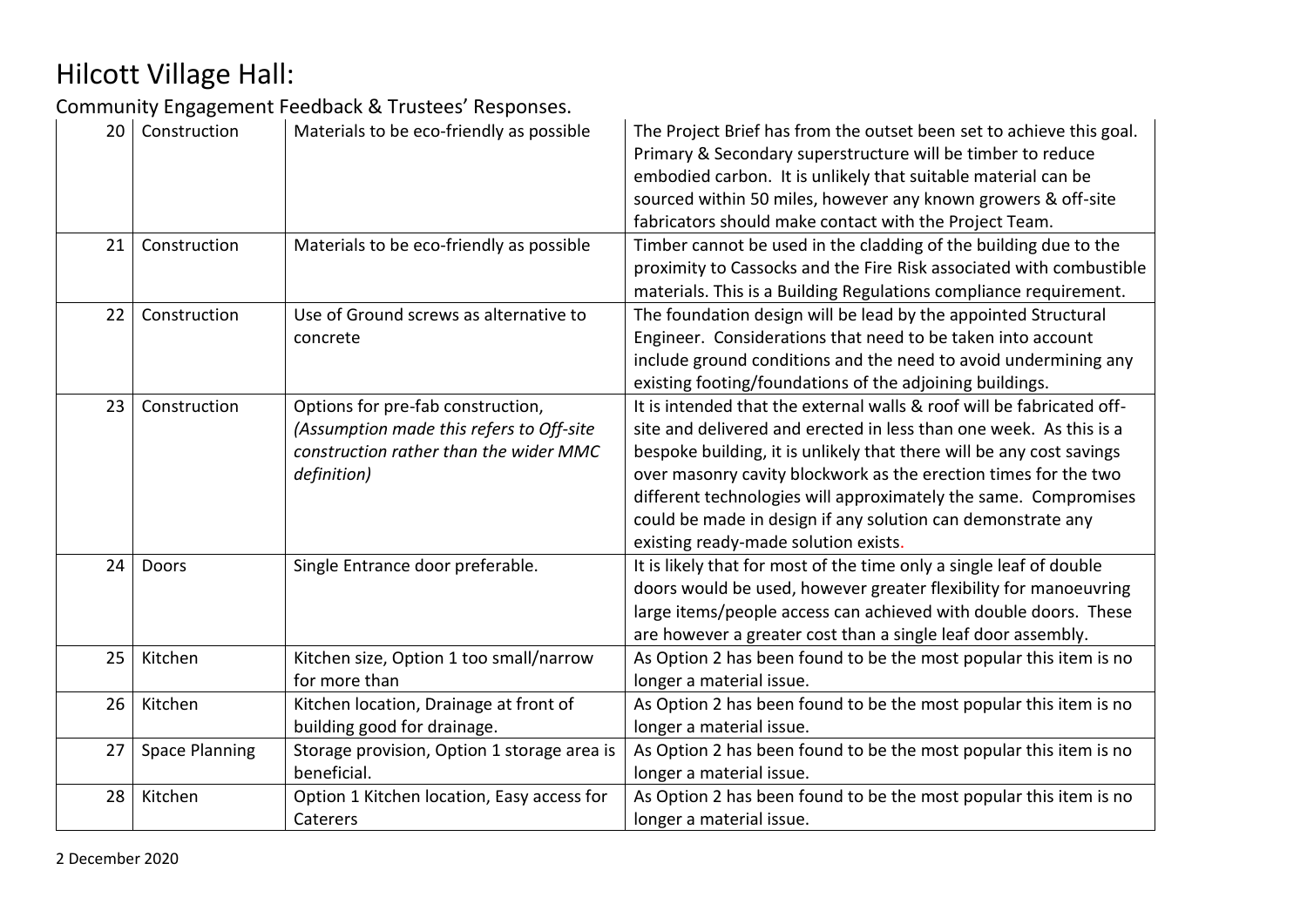| 29 | Elevation             | Entrance Elevation needs high level<br>window at apex                                                            | This will be of limited benefit due to oversailing roof and the<br>volume behind the façade is closed off to the hall                                                                                                                                                                       |
|----|-----------------------|------------------------------------------------------------------------------------------------------------------|---------------------------------------------------------------------------------------------------------------------------------------------------------------------------------------------------------------------------------------------------------------------------------------------|
| 30 | Elevation             | Entrance Elevation, Mural/decorative<br>feature between the doors two doors                                      | It is already proposed by the Trustees to incorporate informative<br>mapping of the locality and the wider Vale of Pewsey. Display<br>boards not yet incorporated into the visuals. Proposals for suitable<br>displays have already been made but not yet incorporated into the<br>visuals. |
| 31 | Car Parking           | More space needed to maximise use of<br>the facilities                                                           | The Trustees are exploring alternative/additional car parking.                                                                                                                                                                                                                              |
| 32 | Accessibility         | WC provision and access into the buildings<br>should be a priority in design & function.                         | This is a fundamental necessity and a legal requirement under<br>Building Regulations and the Equality Act 2010.                                                                                                                                                                            |
| 33 | <b>Space Planning</b> | More Storage, 2No. WCs, Easier access to<br>kitchen, Less wasted space (reduce<br>kitchen & entrance lobby size) | This is a challenging comment to respond too.<br>Useable space will be maximised, but there must always be<br>sufficient space for users to be able to access the building and<br>space provision must be made for anyone that has to use a<br>wheelchair.                                  |
| 34 | <b>Space Planning</b> | Create additional small mtg room at<br>mezzanine (with spiral access stair)                                      | The option to provide a secondary small meeting room can be<br>explored, but there has to be a clear need as access stairs will<br>reduce the useable space of the Main Hall or require an enlarged<br>building.                                                                            |
| 35 | Elevation             | Entrance, Use Door design from Option 2<br>in Option 1 to increase light & looks<br>smarter.                     | As Option 2 has been found to be the most popular this item is no<br>longer a material issue.                                                                                                                                                                                               |
| 36 | Accessibility         | WC provision to be at the front (of the<br>building)                                                             | This is the arrangement in both Options.                                                                                                                                                                                                                                                    |
| 37 | Financial             | Cost implications should be made public<br>of the two options                                                    | The Village Hall is not a public statutory body, but costs will be<br>made available when the plan is finalised.                                                                                                                                                                            |
| 38 | Car Parking           | Car Parking: Insufficient on site car parking<br>will limit useability                                           | Please refer to response to comment 31.                                                                                                                                                                                                                                                     |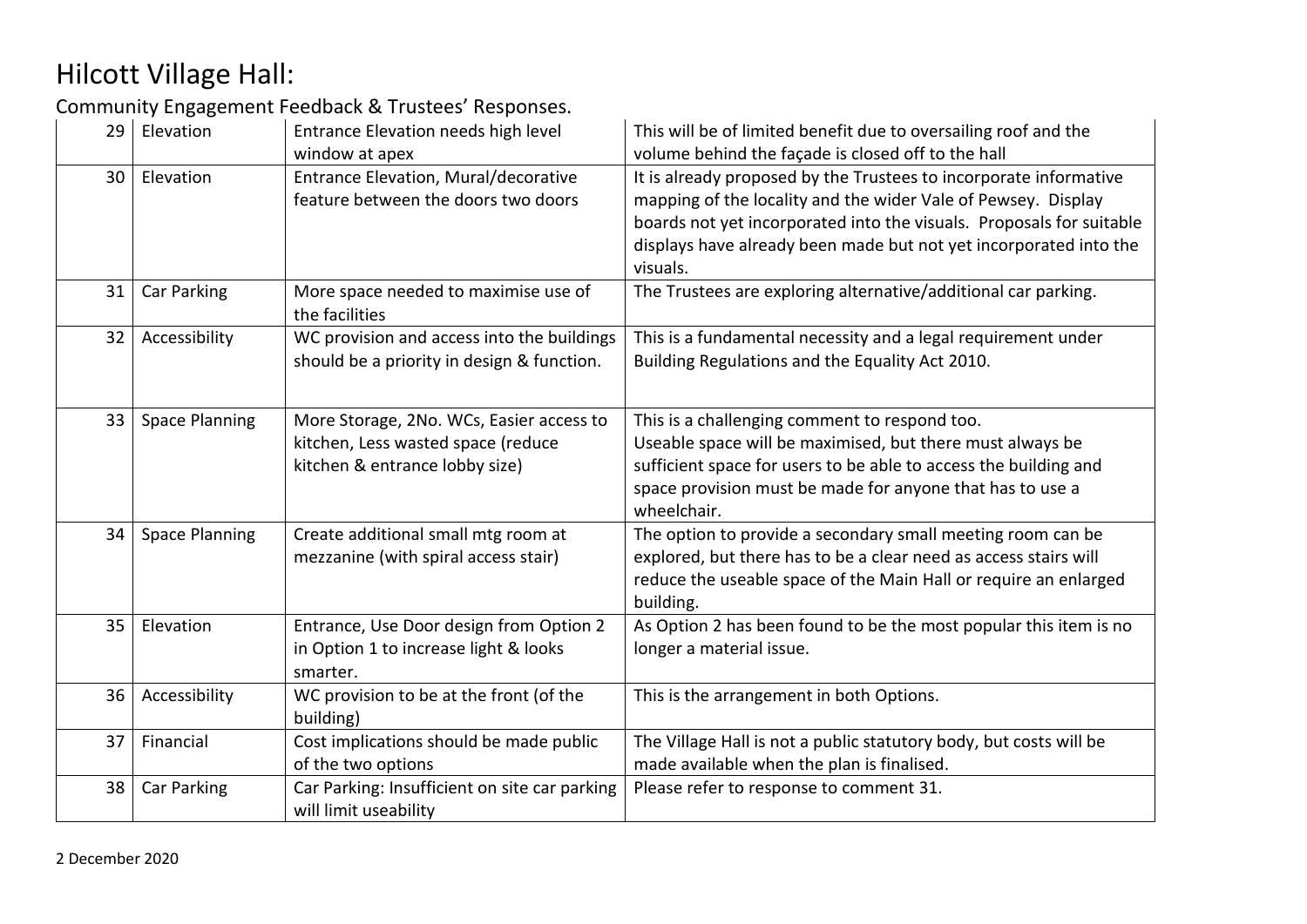| 39 | Potential users | Parish (Trustees) should be looking to<br>support families, neither options do so.                                                                                                                                                 | The Trustees have undertaken several consultations/engagement<br>exercises with the Parish and this issue has not been raised<br>previously. The Village Hall is only a venue for activities to take<br>place within. Support for families should be instigated by residents<br>if that is what is needed. Please refer to previous survey carried<br>out in June/July |  |
|----|-----------------|------------------------------------------------------------------------------------------------------------------------------------------------------------------------------------------------------------------------------------|------------------------------------------------------------------------------------------------------------------------------------------------------------------------------------------------------------------------------------------------------------------------------------------------------------------------------------------------------------------------|--|
| 40 | Potential users | Lack of facilities for young families,<br>toddler groups, children's parties, evening<br>exercise                                                                                                                                  | Please refer to response to comment 39                                                                                                                                                                                                                                                                                                                                 |  |
| 41 | Strategic       | Repair old hall                                                                                                                                                                                                                    | This is not an economic course of action as the building will require<br>significant physical upgrade to comply with current Structural and<br>Fire Safety regulations and future energy performance to achieve<br>Net Zero Carbon in use (by 2050).                                                                                                                   |  |
| 42 | Elevation       | Add windows to WCs on front elevation                                                                                                                                                                                              | Glazed windows on side of Option 2 on WCs. The entrance doors                                                                                                                                                                                                                                                                                                          |  |
|    |                 | and glazed overdoor light in Option 2.                                                                                                                                                                                             | can be installed as part of a floor to ceiling glazed screen.                                                                                                                                                                                                                                                                                                          |  |
| 43 | Services        | Drainage, Good storm drainage required.                                                                                                                                                                                            | Based on recent experience of the underfloor filling up with                                                                                                                                                                                                                                                                                                           |  |
|    |                 |                                                                                                                                                                                                                                    | standing water, this has been set as a high priority.                                                                                                                                                                                                                                                                                                                  |  |
| 44 | Elevation       | Doors, Two doors to front elevation might<br>be confusing                                                                                                                                                                          | Take it this refers to Option 1 so, as Option 2 has been found to be<br>the most popular this item is no longer a material issue.                                                                                                                                                                                                                                      |  |
| 45 | Strategic       | Redesign, To provide garden with sensory<br>veranda, no lockable storage (all furniture<br>to be folding and stored in the open),<br>Detached compostable WCs, No car<br>parking at all, Entrance relocated to South<br>Elevation, | This is an interesting proposition, but in the view of the Trustees<br>and Management Committee, will limit the flexibility and use of the<br>space inside the building. Access to the south elevation is<br>restricted due to the narrow site and proximity of grazing land.                                                                                          |  |
| 46 | Strategic       | Publish Hall Use strategy to improve                                                                                                                                                                                               | The Trustees are currently formalising a Business Plan for the hall                                                                                                                                                                                                                                                                                                    |  |
|    |                 | engagement                                                                                                                                                                                                                         | as part of grant applications requirements.                                                                                                                                                                                                                                                                                                                            |  |
| 47 | Car Parking     | Lease land or road markings?                                                                                                                                                                                                       | Please refer to responses to comments 31 and 38 above.                                                                                                                                                                                                                                                                                                                 |  |
| 48 | Elevation       | Entrance, Single door much clearer &                                                                                                                                                                                               | This is intrinsic to Option 2 the preferred choice.                                                                                                                                                                                                                                                                                                                    |  |
|    |                 | welcoming                                                                                                                                                                                                                          |                                                                                                                                                                                                                                                                                                                                                                        |  |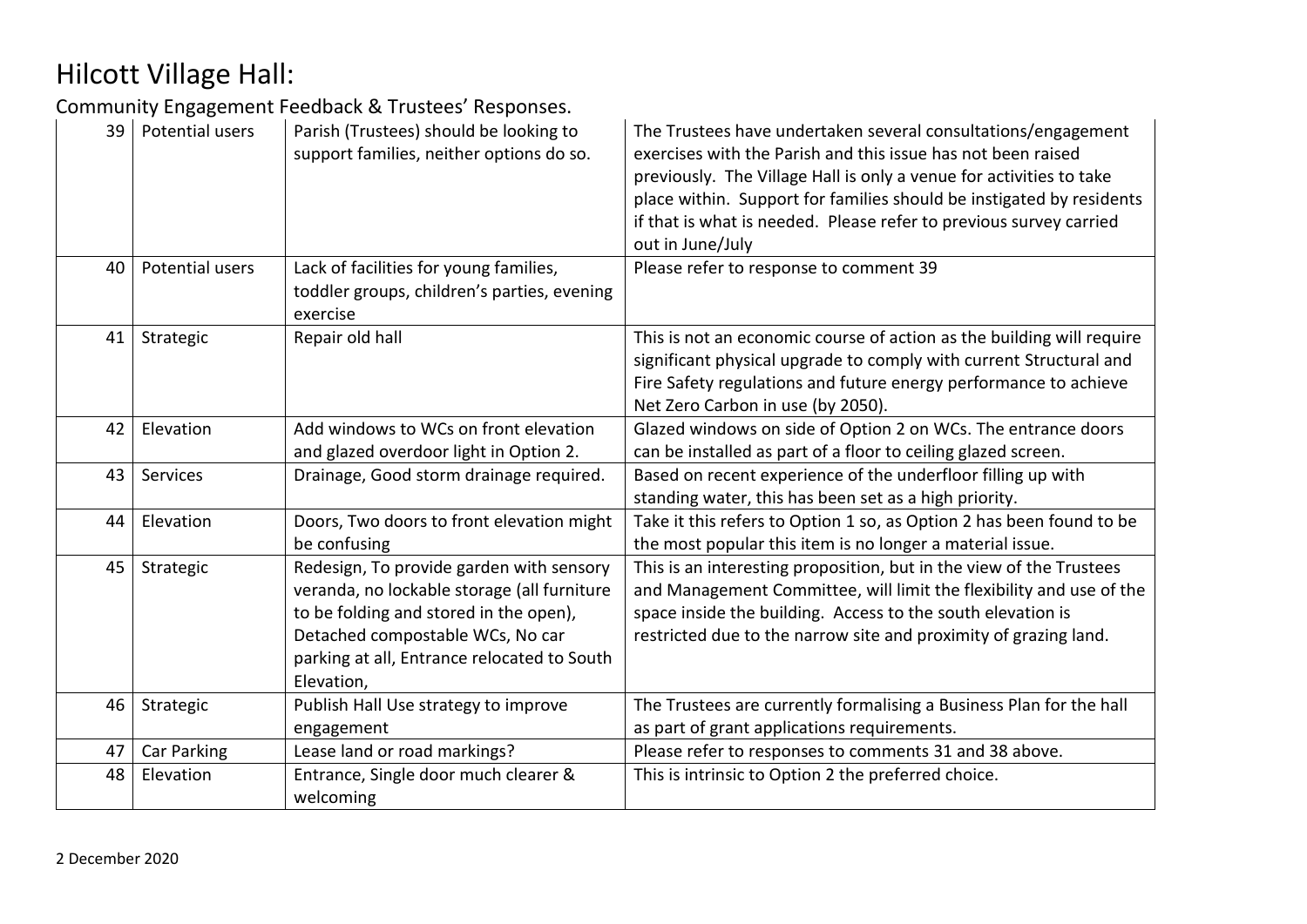| 49 | Kitchen                                                                                                                         | Kitchen at rear will reduce crowding near<br>Entrance & WCs.                                       | This is intrinsic to Option 2 the preferred choice.                                                                                                                                                                              |
|----|---------------------------------------------------------------------------------------------------------------------------------|----------------------------------------------------------------------------------------------------|----------------------------------------------------------------------------------------------------------------------------------------------------------------------------------------------------------------------------------|
| 50 | <b>Space Planning</b>                                                                                                           | Option 1 has bigger Main Hall                                                                      | This is an optical illusion as both versions have the Main Hall sized<br>at 60sqm, which is slightly larger than the existing Hall at 58.7sqm.                                                                                   |
| 51 | Kitchen, There is no work surface to stand<br>Kitchen<br>behind while serving tea, coffee, etc, or to<br>put cups, teapots etc. |                                                                                                    | As Option 2 has been found to be the most popular this item is no<br>longer a material issue.                                                                                                                                    |
| 52 | Kitchen                                                                                                                         | Kitchen is a passageway                                                                            | As Option 2 has been found to be the most popular this item is no<br>longer a material issue.                                                                                                                                    |
| 53 | Kitchen                                                                                                                         | Kitchen, Very difficult for more than one<br>person to work in it a one time                       | As Option 2 has been found to be the most popular this item is no<br>longer a material issue.                                                                                                                                    |
| 54 | Elevation                                                                                                                       | Externally the frontal appearance with the<br>entrance door in the centre looks more<br>attractive | This is intrinsic to Option 2 the preferred choice.                                                                                                                                                                              |
| 55 | <b>Space Planning</b>                                                                                                           | Safer to have secondary exit at rear of<br>Hall.                                                   | This is intrinsic to Option 2 the preferred choice.                                                                                                                                                                              |
| 56 | <b>Space Planning</b>                                                                                                           | Separation of Kitchen from WCs is a good<br>thing                                                  | This is intrinsic to Option 2 the preferred choice.                                                                                                                                                                              |
| 57 | <b>Space Planning</b>                                                                                                           | Part of Roof Space as additional storage                                                           | Careful consideration must be given on the means of access to high<br>level storage areas. The access would need to be restricted &<br>limited to meet manual handling issues, so this is not a particularly<br>feasible option. |
| 58 | Level of<br>Information                                                                                                         | Currently there is insufficient detailed<br>information for further comments                       | Further information will be made available as the design is<br>developed.                                                                                                                                                        |
| 59 | <b>Space Planning</b>                                                                                                           | Locate WCs at far end of building rather<br>than at entrance                                       | The opportunity exists to reduce the impact on the hall users of<br>people accessing the WCs through the location at the front of the<br>building                                                                                |
| 60 | <b>Space Planning</b>                                                                                                           | Is there not too much storage space?                                                               | Secure storage for furniture that leaves the Hall floor clear provides<br>more useable space.                                                                                                                                    |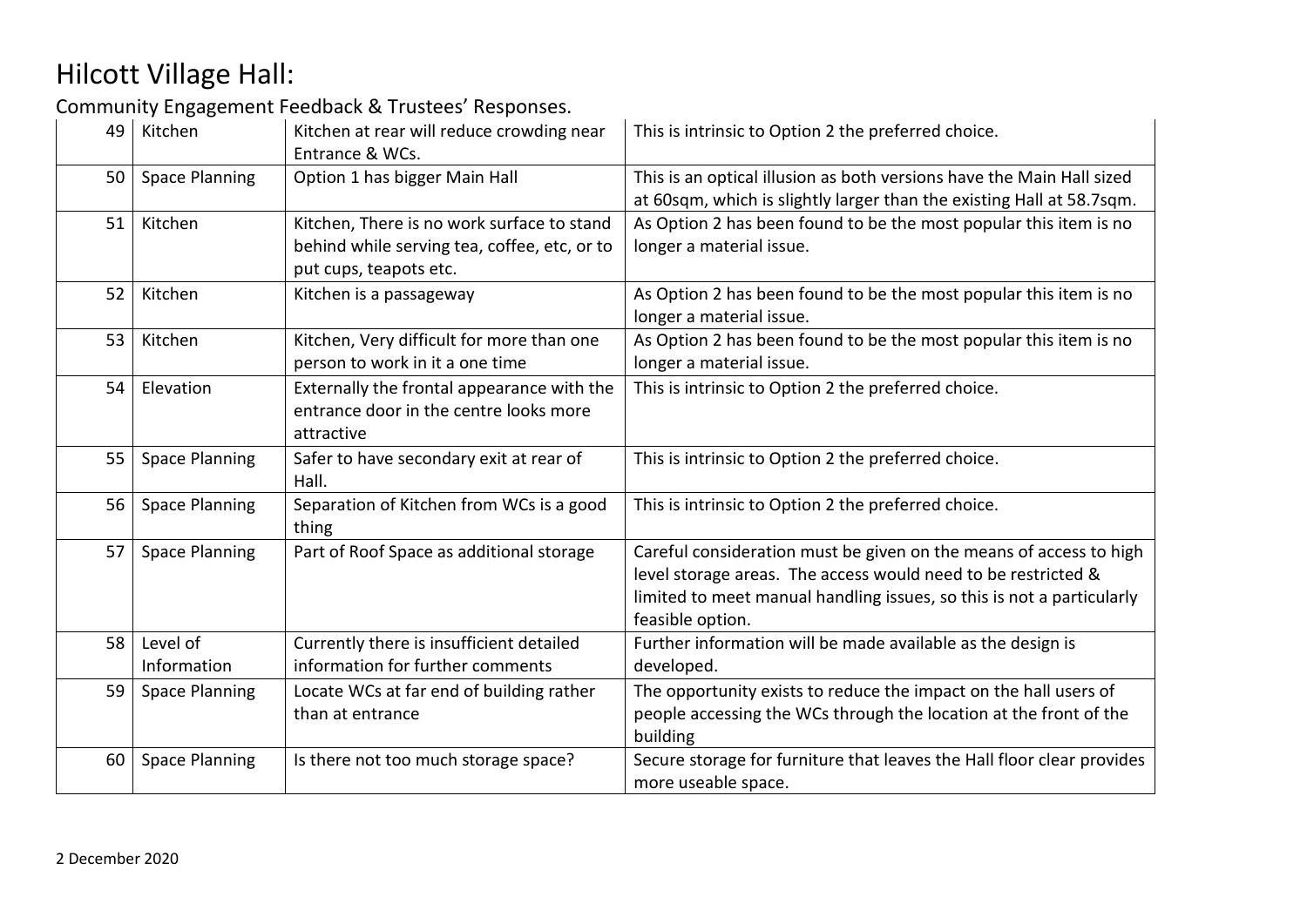| 61 | Strategic             | Is there a real need for a new Village Hall,<br>At a time when there are increasing pressures on rural life and<br>with facilities already close by, with good<br>communities, the provision of a hub for community activity is<br>important. This is the role that the present hall has provided for<br>parking.<br>the Parish since early 20 <sup>th</sup> century. |                                                                                                                                                                                   |
|----|-----------------------|-----------------------------------------------------------------------------------------------------------------------------------------------------------------------------------------------------------------------------------------------------------------------------------------------------------------------------------------------------------------------|-----------------------------------------------------------------------------------------------------------------------------------------------------------------------------------|
| 62 | Financial             | Funding will be difficult in a post-Covid<br>world                                                                                                                                                                                                                                                                                                                    | The Trustees are submitting grant applications to the National<br>Lottery and other funders for the Rebuilding Communities funds.                                                 |
| 63 | <b>Space Planning</b> | Only store those items inside that cannot<br>be kept in an outside store.                                                                                                                                                                                                                                                                                             | There is not provision for an outside store at present. We have not<br>got an outside store                                                                                       |
| 64 | Services              | Provide audio visual system                                                                                                                                                                                                                                                                                                                                           | Yes, we are obtaining costings for wifi and audio visual equipment.<br>Full connectivity will be achieved along with the ability to change<br>provision as circumstances improve. |
| 65 | Strategic             | Good provision for servery for food &<br>drink will lead to better sales.                                                                                                                                                                                                                                                                                             | This requirement is part of the Strategic Brief.                                                                                                                                  |
| 66 | Finishes              | Dislike colour scheme                                                                                                                                                                                                                                                                                                                                                 | Colour schemes are flexible and will change overtime.                                                                                                                             |
| 67 | Strategic             | Poor quality of design, dull, crematorium-<br>like                                                                                                                                                                                                                                                                                                                    | Perception of design is a subjective matter.                                                                                                                                      |
| 68 | Kitchen               | Kitchen in Option 1 wrong in so many<br>ways                                                                                                                                                                                                                                                                                                                          | As Option 2 has been found to be the most popular this item is no<br>longer a material issue.                                                                                     |
| 69 | Kitchen               | Kitchen in Option 2 is too far back                                                                                                                                                                                                                                                                                                                                   | There are limitations on the spatial layout due to the restricted site.                                                                                                           |
| 70 | <b>Space Planning</b> | Storage provision is inconsistent                                                                                                                                                                                                                                                                                                                                     | It is acknowledged that further (secure) storage provision suitable<br>for individual user groups will be required in Option 2                                                    |
| 71 | Construction          | Beams design & provision - ugly &<br>hazardous                                                                                                                                                                                                                                                                                                                        | Perception of design is a subjective matter.                                                                                                                                      |
| 72 | Construction          | Posts - wating for an accident                                                                                                                                                                                                                                                                                                                                        | If evidence is available to support this position, then the Trustees<br>will address the Health & Safety issues that arise.                                                       |
| 73 | Car Parking           | Insufficient provision (on site) &<br>dangerous on road                                                                                                                                                                                                                                                                                                               | Please refer to response to comment 31 above.                                                                                                                                     |
| 74 | <b>Space Planning</b> | No outside seating area                                                                                                                                                                                                                                                                                                                                               | Not at present. Provision can be made in the future.                                                                                                                              |
| 75 | Strategic             | Consider alternative sites Seven Stars or<br>St. James's Church                                                                                                                                                                                                                                                                                                       | Please refer to response to comment 61.                                                                                                                                           |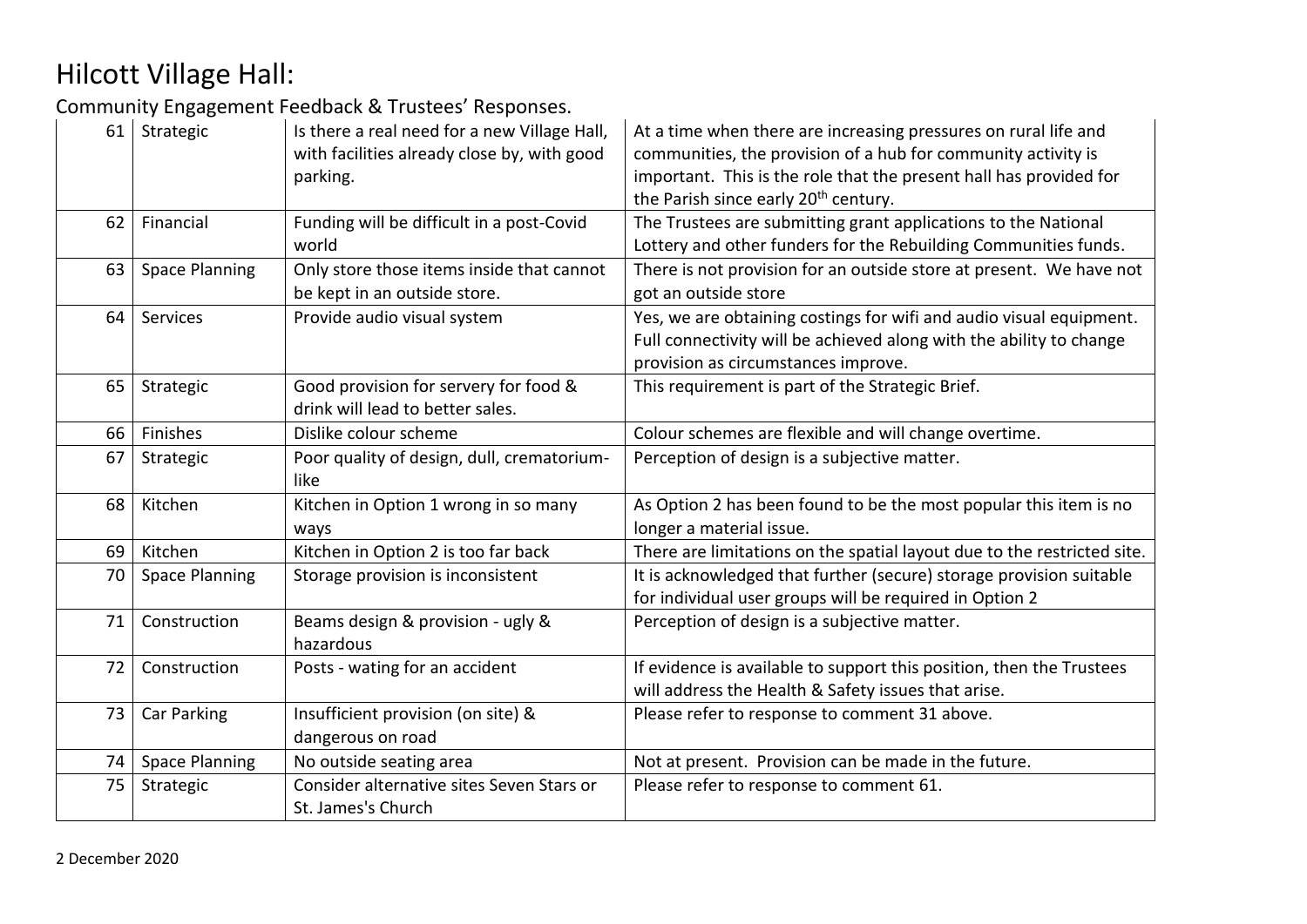| 76 | Construction                                 | Materials to be more in context with<br>locality                                                                                                       | This leaves considerable flexibility in materials choice. However,<br>any materials incorporated into the building will be as durable as is<br>economically practicable and be required to meet low embodied<br>carbon standards. |
|----|----------------------------------------------|--------------------------------------------------------------------------------------------------------------------------------------------------------|-----------------------------------------------------------------------------------------------------------------------------------------------------------------------------------------------------------------------------------|
| 77 | Strategic                                    | <b>Consider alternative Architects</b>                                                                                                                 | The choice of design consultants remains the prerogative of the<br>Trustees and they retain full confidence in their Architect.                                                                                                   |
| 78 | Strategic                                    | Do we need a replacement Village Hall<br>when there are others in close proximity                                                                      | Please refer to response to comment 61                                                                                                                                                                                            |
| 79 | Consider providing a playground<br>Strategic |                                                                                                                                                        | A playground would require further land. It remains an option, but<br>is at risk of being under utilised and challenging to protect and<br>maintain                                                                               |
| 80 | Strategic                                    | This is a vanity Project and is a waste of<br>time and money in a time of prospective<br>recession and is unlikely to be needed in<br>the longer term. | This is a subjective observation and while no one can predict the<br>extent of the use in the long term, the land and the building that<br>stands on it has served this community well in the last 100+ years.                    |
| 81 | Car Parking                                  | No Parking shown, Please show proposed<br>location of car parking                                                                                      | Please refer to response to comment 31                                                                                                                                                                                            |
| 82 | Financial                                    | Please describe & detail the costs of these<br>proposals                                                                                               | Please refer to response to comment 37                                                                                                                                                                                            |
| 83 | Financial                                    | How do you propose to pay for<br>maintenance of the Hall?                                                                                              | From the activities taking place and strong volunteer input                                                                                                                                                                       |
| 84 | Car Parking                                  | What are the proposals for Parent & child<br>Please refer to response to comment 81<br>parking?                                                        |                                                                                                                                                                                                                                   |
| 85 | Strategic                                    | The Brief has not considered cost options                                                                                                              | Assessment of costs is a core component of the project delivery<br>process.                                                                                                                                                       |
| 86 | Strategic                                    | Can Parishioners have more information<br>than currently provided                                                                                      | Please refer to response to comment 37 and 46                                                                                                                                                                                     |
| 87 | Financial                                    | Neither option is provided with costs;<br>current COVID-19 impact on funding, can<br>Trustees provide breakdown on costs?                              | Please refer to response to comment 86                                                                                                                                                                                            |